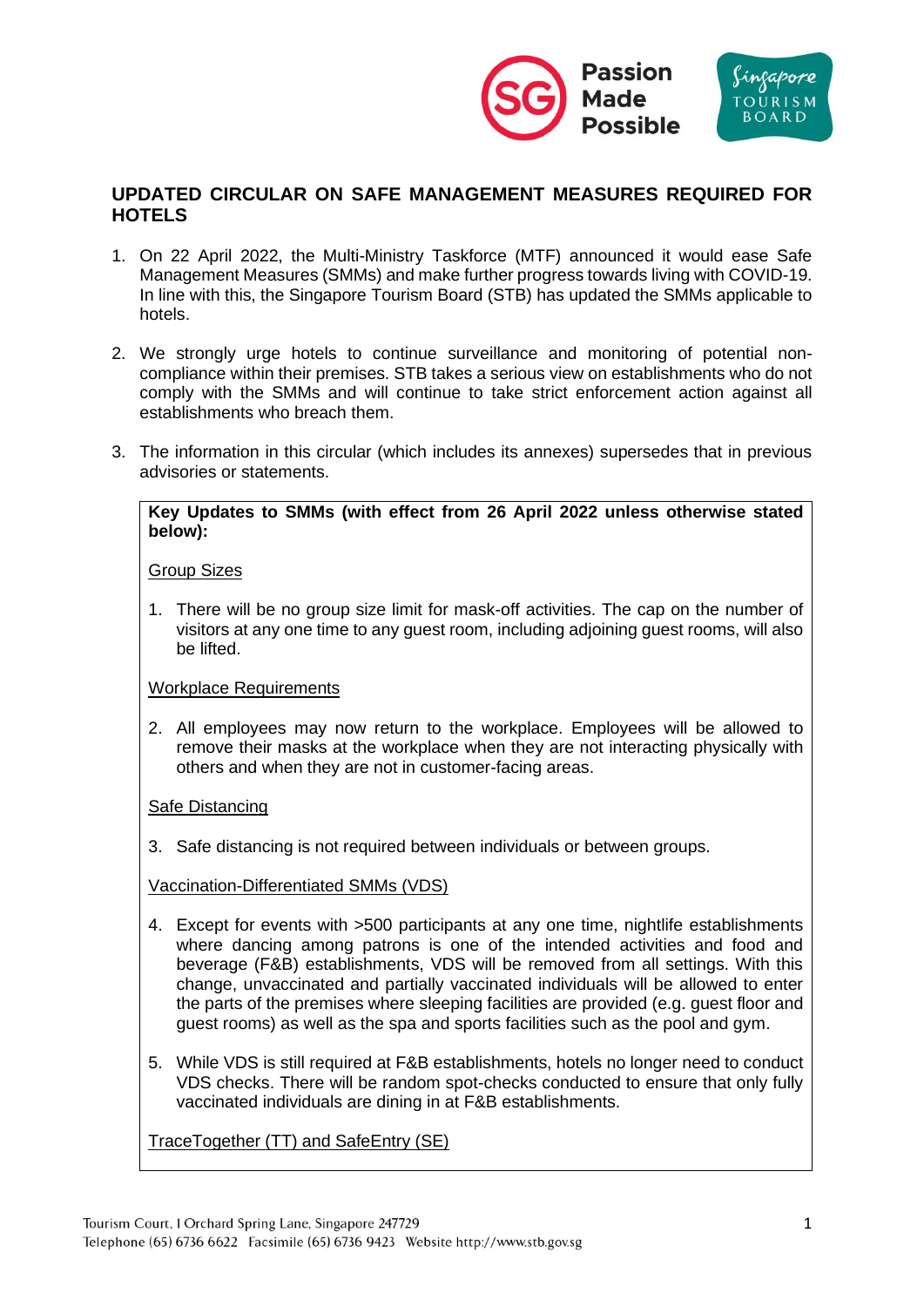



- 6. TT and SE are no longer required at hotel entrances. TT and SE are only required for VDS checks at entry to events with >500 participants at any one time and nightlife establishments where dancing among patrons is one of the intended activities.
- 4. The hotel industry plays a critical role in keeping Singapore safe, and it is imperative that the industry remains vigilant and disciplined in maintaining health and safety protocols by reinforcing current SMMs and reminding employees to take all the prevailing measures seriously even if they have been vaccinated. Hotels should also strongly encourage any remaining un-vaccinated employees to get vaccinated as vaccination remains critical in our fight against the pandemic.
- 5. Hotels which are serving as Government Isolation Facilities must observe split-team arrangements and staff from different teams must not inter-mingle with one another.

## **A. Implementation of Safe Management Measures**

- 6. Hotels must comply with the prevailing COVID-19 (Temporary Measures) (Reopening Control Order) Regulations 2022, COVID-19 (Temporary Measures) (Control Order) Regulations 2020<sup>1</sup>, the Infectious Diseases (COVID-19 Access Restrictions and Clearance) Regulations 2021 (collectively "Control Order") and the SMMs found in **Annex** A and in the Sector Specific Requirements<sup>2</sup> of the relevant agencies.
	- 6.1. Hotels must not carry-on business as Stay-Home-Notice Dedicated Facilities (SDFs), Government Quarantine Facilities (GQFs), Community Isolation Facilities (CIFs), COVID-19 Treatment Facilities (CTFs) and Swab Isolation Facilities (SIFs)<sup>3</sup> without contracting with the Government.
- 7. Hotels may resume operations for all facilities on their premises, subject to compliance with Sector Specific Requirements<sup>4</sup> in addition to the Control Order. Activities that may continue are summarised below:
	- 7.1. **F&B Dine-in** must comply with the prevailing Sector Specific Requirements by Enterprise Singapore (ESG) for F&B establishments<sup>5</sup>.
	- 7.2. **Sports and exercise environments, including gyms and pools,** must comply with the prevailing Sector Specific Requirements by Sport Singapore's (SportsSG) for sports facilities<sup>6</sup>.
	- 7.3. **Spas and wellness services** must comply with the prevailing Sector Specific Requirements for massage establishments and by ESG for retail establishments<sup>7</sup>.

<sup>1</sup> <https://sso.agc.gov.sg/SL/COVID19TMA2020-S254-2020>

<sup>2</sup> [https://covid.gobusiness.gov.sg/safemanagement/sector](https://covid.gobusiness.gov.sg/safemanagement/sector/)

<sup>3</sup> Hotels contracted for government uses for COVID-19 purposes i.e. SDFs, GQFs, CIFs and SIFs are to refer to table under Paragraph 14 for overview on types of business activities that may resume, subject to approval from relevant authorities.

<sup>4</sup> [https://covid.gobusiness.gov.sg/safemanagement/sector](https://covid.gobusiness.gov.sg/safemanagement/sector/)

<sup>5</sup> For full details, see [https://covid.gobusiness.gov.sg/safemanagement/sector](https://covid.gobusiness.gov.sg/safemanagement/sector/) (see section on "F&B")

<sup>6</sup> For full details, see [https://covid.gobusiness.gov.sg/safemanagement/sector](https://covid.gobusiness.gov.sg/safemanagement/sector/) (see section on "Sports sector enterprises, sports education, and premises with sports facilities")

<sup>7</sup> For full details, see [https://covid.gobusiness.gov.sg/safemanagement/sector](https://covid.gobusiness.gov.sg/safemanagement/sector/) (see section on "Personal Care Services and Massage Establishments")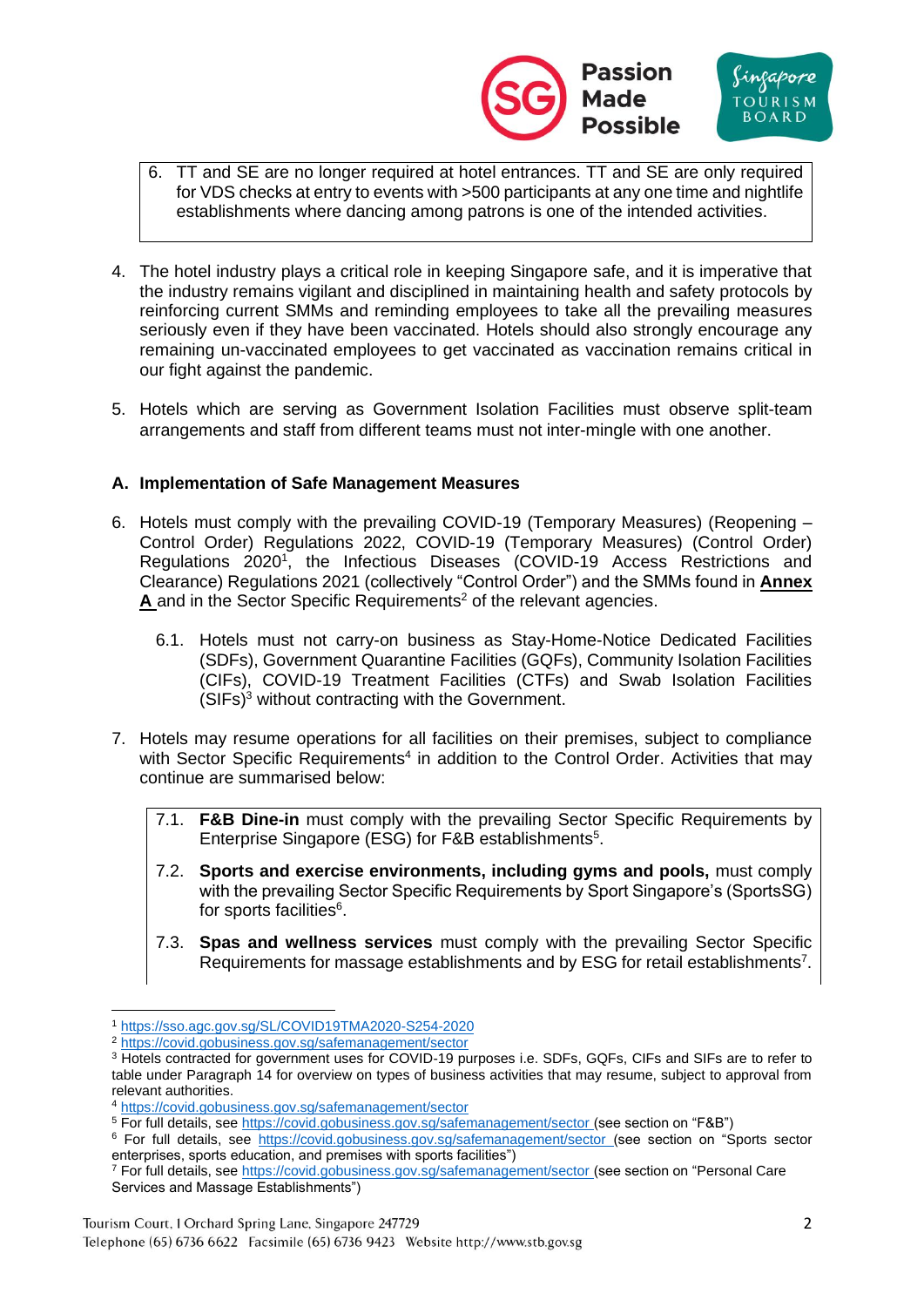



- 7.4. **Kids' Clubs / playgrounds** must comply with the prevailing Sector Specific Requirements by ESG for retail establishments<sup>8</sup>.
- 7.5. **Marriage solemnisations and wedding receptions** must comply with the prevailing capacity quidelines $9$  and with SMMs in the Sector Specific Requirements<sup>10</sup>.
- 7.6. **Training and professional development classes** organised by a permitted enterprise conducting an education business must comply with the prevailing SMMs in the Sector Specific Requirements<sup>11</sup>. Class where participants are unmasked and require intentional expulsion of air (e.g. wind and brass instruments, singing) must adhere to prevailing SMMs on NAC's advisory<sup>12</sup>.
- 7.7. **Work-related events** held outside of workplaces/own premises (which include consumer-facing events (such as product launches / branding events) and work meetings (among colleagues or with external parties, training, board meetings, HR talks, townhalls, seminars, corporate retreats, conferences on business strategies, Annual/Extraordinary General Meetings, tender briefings to vendors and award ceremonies)) must comply with SMMs on MOM's<sup>13</sup> and ESG's<sup>14</sup> advisories.
- 7.8. **MICE Events**<sup>15</sup> **and live performances** held in hotels must comply with the prevailing capacity guidelines and must comply with the prevailing Sector Specific Requirements for Business Events and NAC for live performances. More details on requirements are available from  $STB^{16}$  and  $NAC^{17}$ .
- 8. While the majority of the SMMs mentioned in this circular (including its annexes) are drawn from the Control Order and are summarised for the convenience of hotels, this circular is not exhaustive, and the prevailing Control Order will prevail in case of any inconsistency.
- 9. The details in this circular are provided to help hotels develop their plans and implement the necessary SMMs for providing accommodation safely. These plans will have to be tailored to the specific nature of operations in each hotel, and potential risk factors arising from localised factors such as the physical premises and layout, environment, scale of operations, and typical guest behaviour.

<sup>11</sup> [https://www.moe.gov.sg/-/media/files/covid-](https://www.moe.gov.sg/-/media/files/covid-faqs/17feb2022_advisory_private_tuition_enrichment.pdf?la=en&hash=4A52AF006B4F5A834B7F345CCC6AF92B7661C3F7)

<sup>16</sup><https://www.stb.gov.sg/content/stb/en/home-pages/faq-on-covid-19.html#BusinessEvents>

<sup>8</sup> For full details, see [https://covid.gobusiness.gov.sg/safemanagement/sector](https://covid.gobusiness.gov.sg/safemanagement/sector/) (see section on "Retail and lifestyle-related services")

<sup>9</sup> Capacity guidelines excludes the Solemniser (for solemnisation), vendors and hotel staff. Vendors and hotel staff should be kept to the minimum required. Please refer to MOH's guidelines at [https://www.moh.gov.sg/covid-](https://www.moh.gov.sg/covid-19/statistics/pet)[19/statistics/pet](https://www.moh.gov.sg/covid-19/statistics/pet) for more information on pre-event testing.

<sup>&</sup>lt;sup>10</sup> [https://covid.gobusiness.gov.sg/safemanagement/sector](https://covid.gobusiness.gov.sg/safemanagement/sector/) (See "Marriage Solemnisations and Weddings Receptions")

[faqs/17feb2022\\_advisory\\_private\\_tuition\\_enrichment.pdf?la=en&hash=4A52AF006B4F5A834B7F345CCC6AF9](https://www.moe.gov.sg/-/media/files/covid-faqs/17feb2022_advisory_private_tuition_enrichment.pdf?la=en&hash=4A52AF006B4F5A834B7F345CCC6AF92B7661C3F7) [2B7661C3F7](https://www.moe.gov.sg/-/media/files/covid-faqs/17feb2022_advisory_private_tuition_enrichment.pdf?la=en&hash=4A52AF006B4F5A834B7F345CCC6AF92B7661C3F7)

<sup>&</sup>lt;sup>12</sup> <https://www.gobusiness.gov.sg/safemanagement/sector/> (see section on "Arts and Culture")

<sup>13</sup> <https://www.mom.gov.sg/covid-19/requirements-for-safe-management-measures>

<sup>14</sup> [https://www.enterprisesg.gov.sg/-/media/esg/files/covid-19/safe-distance/fb\\_smm\\_annexb.pdf?la=en](https://www.enterprisesg.gov.sg/-/media/esg/files/covid-19/safe-distance/fb_smm_annexb.pdf?la=en)

<sup>&</sup>lt;sup>15</sup> "MICE events" refer to business-oriented events such as meetings, conferences and exhibitions arranged or with more than 50 participants (which are not held for individual consumers to attend) to (a) discuss or negotiate matters relating to trade, commerce or finance, professional practice or matters, health, arts, science, technology, industry, economics, industrial relations, security, international affairs, the environment or any other cause or matter, whether or not of a similar kind; (b) temporarily exhibit or display goods of any kind for the purposes of sale or supply; or (c) promote the trading of goods or the provision of services.

<sup>17</sup><https://www.gobusiness.gov.sg/safemanagement/sector/> (see section on "Arts and Culture")